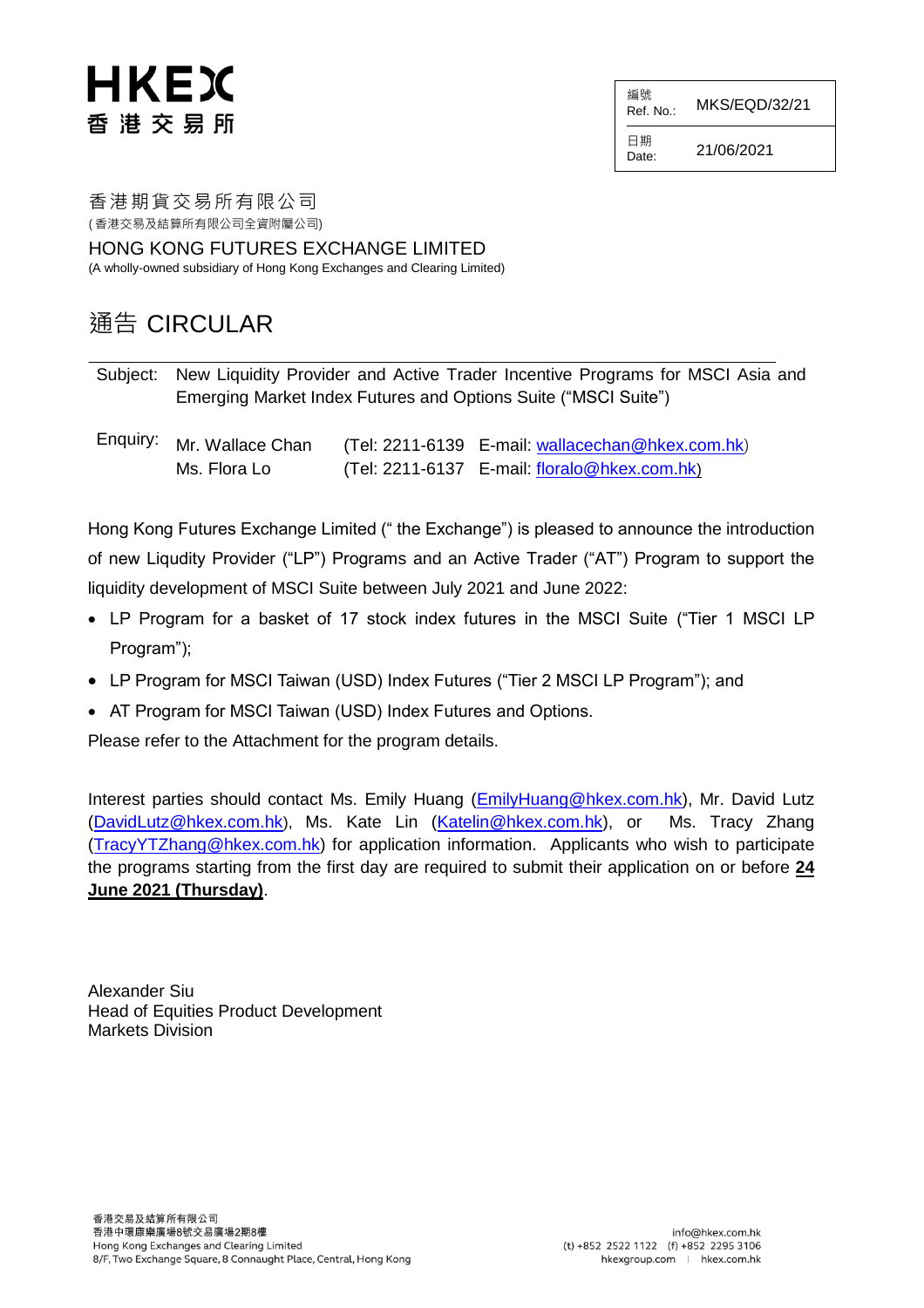

#### **Attachment**

### **Tier 1 MSCI LP Program**

1. One LP to provide two-way continuous bid/ask quotes ("CQ") in a basket of 17 selected MSCI futures contracts in T or / and T+1 session:

| No.            | Contracts                                                  | No. of Permits |          |             |
|----------------|------------------------------------------------------------|----------------|----------|-------------|
|                |                                                            | Outright       | Outright | Calendar    |
|                |                                                            | (T             | $(T+1)$  | Spread      |
|                |                                                            | Session)       | Session) | (T Session) |
| 1              | MSCI Asia ex Japan Net Total Return (USD) Index Futures    | 1              | 1        |             |
| $\overline{2}$ | MSCI China Free Net Total Return (USD) Index Futures       | 1              | 1        | 1           |
| 3              | MSCI EM Asia Net Total Return (USD) Index Futures          | 1              | 1        | 1           |
| 4              | MSCI Emerging Markets Net Total Return (USD) Index Futures | 1              | 1        | 1           |
| 5              | MSCI Hong Kong Net Total Return (USD) Index Futures        | 1              |          |             |
| 6              | MSCI India Net Total Return (USD) Index Futures            | 1              | 1        | 1           |
| $\overline{7}$ | MSCI Indonesia Net Total Return (USD) Index Futures        | 1              | 1        | 1           |
| 8              | MSCI Japan Net Total Return (JPY) Index Futures            | 1              |          |             |
| 9              | MSCI Japan Net Total Return (USD) Index Futures            | 1              | 1        | 1           |
| 10             | MSCI Malaysia Net Total Return (USD) Index Futures         | 1              |          |             |
| 11             | MSCI Philippines Net Total Return (USD) Index Futures      | 1              |          |             |
| 12             | MSCI Taiwan Net Total Return (USD) Index Futures           | 1              | 1        | 1           |
| 13             | MSCI Thailand Net Total Return (USD) Index Futures         | 1              |          | 1           |
| 14             | <b>MSCI Emerging Markets (USD) Index Futures</b>           | 1              |          | 1           |
| 15             | MSCI Japan (JPY) Index Futures                             | 1              |          |             |
| 16             | MSCI Singapore Free (SGD) Index Futures                    | 1              | 1        |             |
| 17             | MSCI Taiwan 25/50 (USD) Index Futures                      | 1              | 1        | 1           |
|                | <b>Total</b>                                               | 17             | 10       | 11          |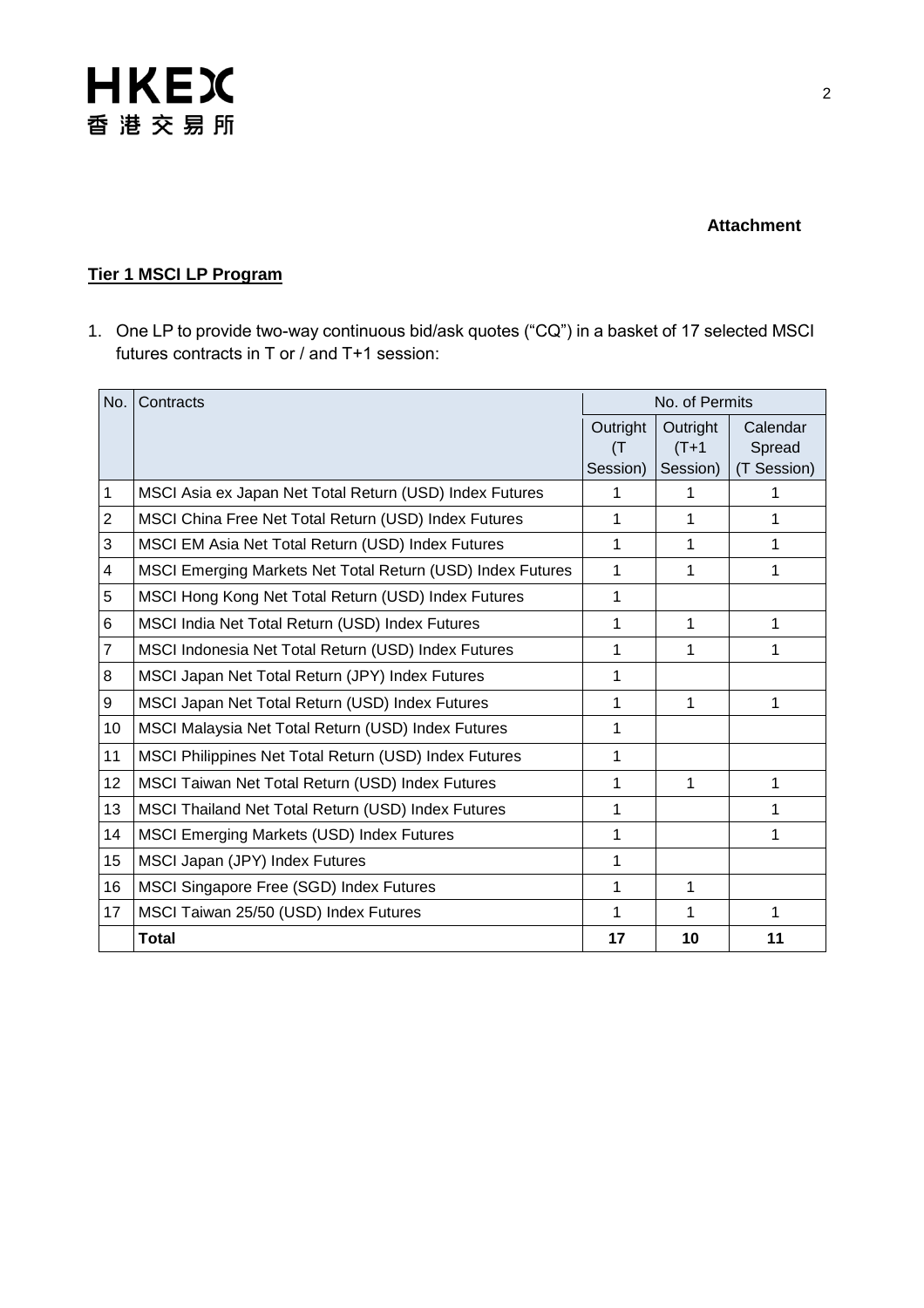

#### 2. Below are the program details:

|                                       | Outright                                                                                                                                                                        |                                                               | <b>Calendar Spread</b>                                     |  |
|---------------------------------------|---------------------------------------------------------------------------------------------------------------------------------------------------------------------------------|---------------------------------------------------------------|------------------------------------------------------------|--|
| Tier 1 MSCI LP                        | <b>T</b> Session                                                                                                                                                                | T+1 Session                                                   | T session                                                  |  |
| Program Period                        | 2 July 2021 to 30 June 2022                                                                                                                                                     |                                                               |                                                            |  |
| LP Quota                              |                                                                                                                                                                                 |                                                               |                                                            |  |
| <b>Eligible Participants</b>          | EPs or direct clients of EPs                                                                                                                                                    |                                                               |                                                            |  |
| LP Obligations                        | • Provide CQ for 70% of<br>trading hours in each<br>contract:                                                                                                                   | • Provide CQ for 50% of<br>trading hours in each<br>contract: | • Provide CQ for 70%<br>of trading hours each<br>contract; |  |
|                                       | • Other obligation details (including quote size and spread) will be<br>determined through bidding process*                                                                     |                                                               |                                                            |  |
| LP Incentives:                        |                                                                                                                                                                                 |                                                               |                                                            |  |
| <b>Trading Fee</b><br><b>Discount</b> | LP (market making account only) will pay a discounted trading fee $#$ as<br>follows:<br>USD 0.30 for USD contracts                                                              |                                                               |                                                            |  |
|                                       | SGD 0.42 for SGD contracts                                                                                                                                                      |                                                               |                                                            |  |
|                                       | JPY 32 for JPY contracts                                                                                                                                                        |                                                               |                                                            |  |
|                                       | Note: The market-wide trading fee waivers for specific product, if any, will<br>supersede the above discounted trading fee during the market-wide trading<br>fee waiver period. |                                                               |                                                            |  |
| <b>Cash Incentives</b>                | HKD 25,000 per contract<br>per month                                                                                                                                            | HKD 25,000 per<br>contract per month                          | HKD 12,500 per<br>contract per month                       |  |
| <b>OAPI Sub-license</b><br>Fee waiver | 1 OAPI per contract for T<br>session (i.e. 17 OAPIs or<br>HKD 44,200 per month in<br>total)                                                                                     | Nil                                                           | Nil                                                        |  |

**\***Applicant with the highest total number of contracts with the best bid will be selected and its indicated obligations will be taken as the final obligation.

# The period for LP to be entitled discounted trading fee is between 30 June 2021 (T+1 Session) to 30 June 2022 (T Session), both dates inclusive.

3. LP performance in respect of each trading session will be evaluated at the end of each calendar month. If the LP fails to meet its obligations of an assigned contract in respect of a trading session in a month, it will not be entitled to the incentives in respect of that trading session for the contract for that month. If the LP fails to meet the its commitment for two consecuctive months, its appointment may be subject to early termination by HKEX.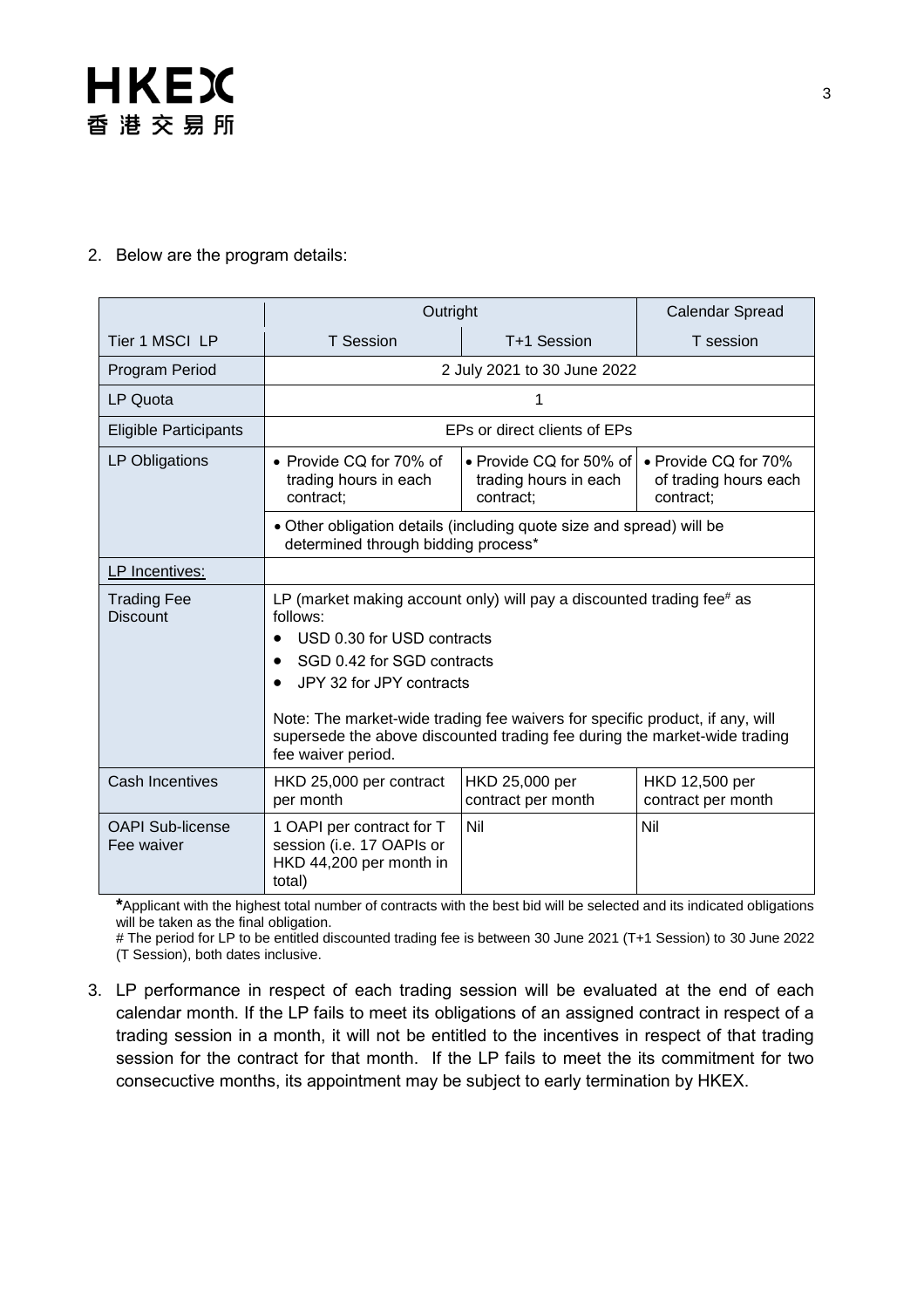# **HKEX** 香港交易所

### **Tier 2 MSCI LP Program (i.e. LP Program for MSCI Taiwan (USD) Index Futures)**

4. The program consists of multiple LPs to provide CQ for the MSCI Taiwan (USD) Index Futures in T or T+1 session.

|                                       | Outright                                                                                                                                                                                                                                                                                                                                   | Calendar<br>Spread                                                                                |                                                  |  |  |
|---------------------------------------|--------------------------------------------------------------------------------------------------------------------------------------------------------------------------------------------------------------------------------------------------------------------------------------------------------------------------------------------|---------------------------------------------------------------------------------------------------|--------------------------------------------------|--|--|
|                                       | <b>T</b> Session                                                                                                                                                                                                                                                                                                                           | T+1 Session                                                                                       | T Session                                        |  |  |
| Program Period                        | 2 July 2021 to 30 June 2022                                                                                                                                                                                                                                                                                                                |                                                                                                   |                                                  |  |  |
| LP Quota                              | 5                                                                                                                                                                                                                                                                                                                                          | 3                                                                                                 | 3                                                |  |  |
| <b>Eligible Participants</b>          | EPs or direct clients of EPs                                                                                                                                                                                                                                                                                                               |                                                                                                   |                                                  |  |  |
| LP Obligations                        | Provide CQ for 70% of trading hours;<br>$\bullet$<br>Quote size and spread are pre-<br>determined in a tiered structure<br>below:                                                                                                                                                                                                          | • Provide CQ<br>for 50% of<br>trading<br>hours                                                    | • Provide CQ<br>for $70%$ of<br>trading<br>hours |  |  |
|                                       | Minimum<br>Tier<br>Maximum<br><b>Bid/Ask Spread</b><br>Quote<br><b>Size</b><br>$(% \mathcal{L}_{0})$ of bid)<br>0.045%<br>2 lots<br>Α<br>B<br>0.060%<br>2 lots<br>$\overline{\text{c}}$<br>0.090%<br>2 lots                                                                                                                                | • Obligations including quote<br>size and spread will be<br>determined through bidding<br>process |                                                  |  |  |
| LP Incentives:                        |                                                                                                                                                                                                                                                                                                                                            |                                                                                                   |                                                  |  |  |
| <b>Trading Fee</b><br><b>Discount</b> | LP (market making account only) will pay a discounted trading fee# of USD<br>0.30 per contract.<br>Note: The market-wide trading fee waiver, if any, will supersede the above<br>discounted trading fee during the market-wide trading fee waiver period.                                                                                  |                                                                                                   |                                                  |  |  |
| <b>Cash Incentives</b>                | Tier A: HKD 150,000<br>Tier B: HKD 100,000<br>Tier C: HKD 50,000                                                                                                                                                                                                                                                                           | HKD 75,000                                                                                        | HKD 50,000                                       |  |  |
| <b>OAPI Sub-license</b><br>Fee waiver | Tier A: 15 OAPIs<br>Tier B: 10 OAPIs<br>Tier C: 5 OAPIs                                                                                                                                                                                                                                                                                    | 4 OAPIS                                                                                           | 2 OAPIS                                          |  |  |
| <b>Bundled Fee</b><br>Rebate          | Upon meeting the LP obligations and the minimum monthly volume<br>requirement specified in next section of the Active Trader Program, LP of<br>MSCI Taiwan (USD) Index futures shall be entitled to bundled fee rebate in<br>the Active Trader program, up to HKD 400,000 per calendar month. Please<br>refer to next section for details. |                                                                                                   |                                                  |  |  |

 # The period for LP to be entitled discounted trading fee is between 30 June 2021 (T+1 Session) to 30 June 2022 (T Session), both dates inclusive.

5. LP performance in respect of each trading session will be evaluated at the end of each calendar month. If the LP fails to meet its obligations of an assigned contract in respect of a trading session in a month, it will not be entitled to the incentives in respect of that trading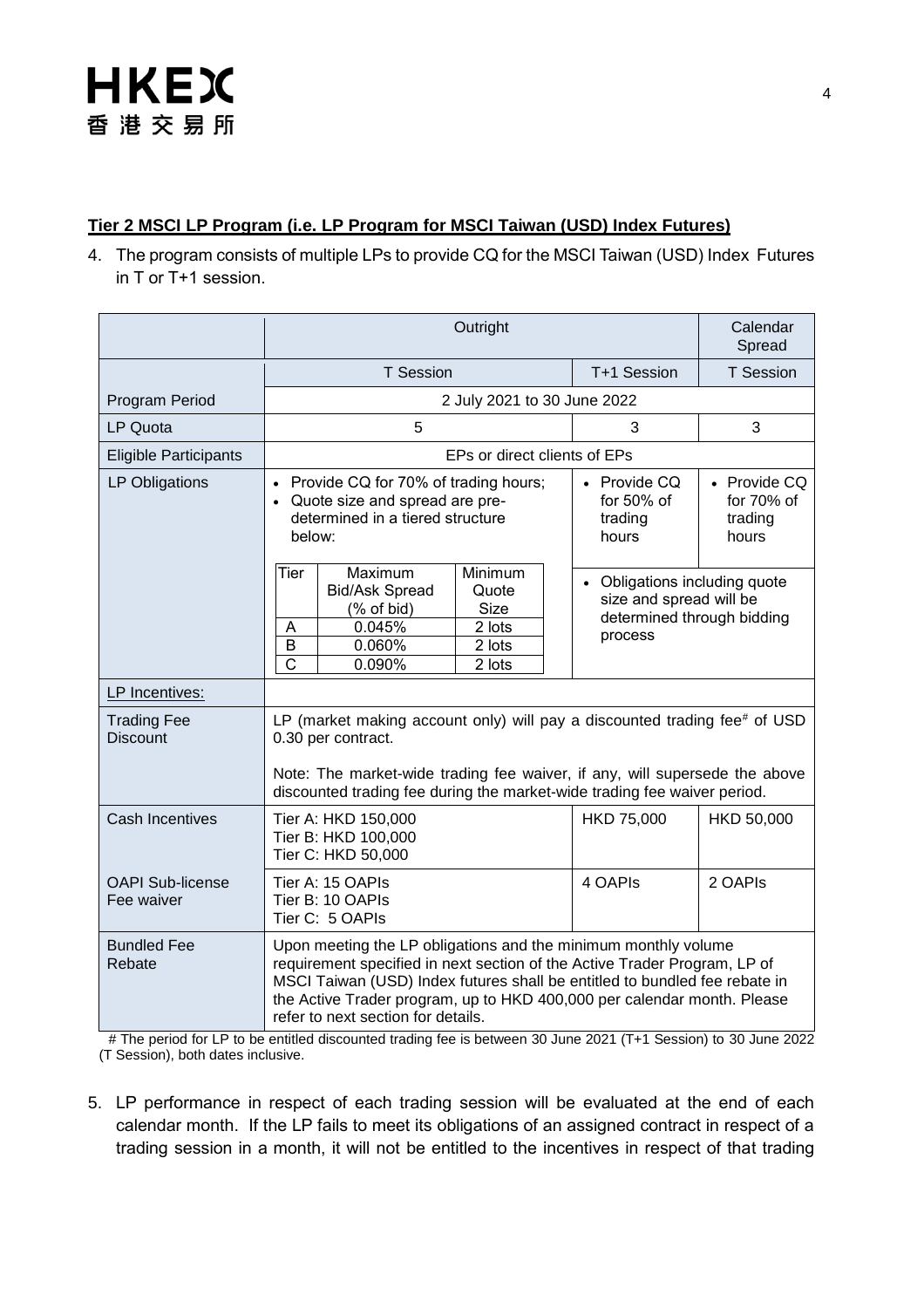

session for the contract for that month. If the LP fails to meets its commitment for two consective months, its appointment may be subject to early termination by HKEX.

6. The LP obligations will be pro-rated if there are days when the MSCI Taiwan (USD) Index Futures contract at HKFE is open for trading but Taiwan cash market is closed. For example, if there are 20 trading days in the MSCI Taiwan (USD) Index Futures contract in a calendar month and 2 of which are Taiwan market holiday, the required obligations of that calendar month will be 63% of trading hours in T session (18/20 trading days x 70% obligation).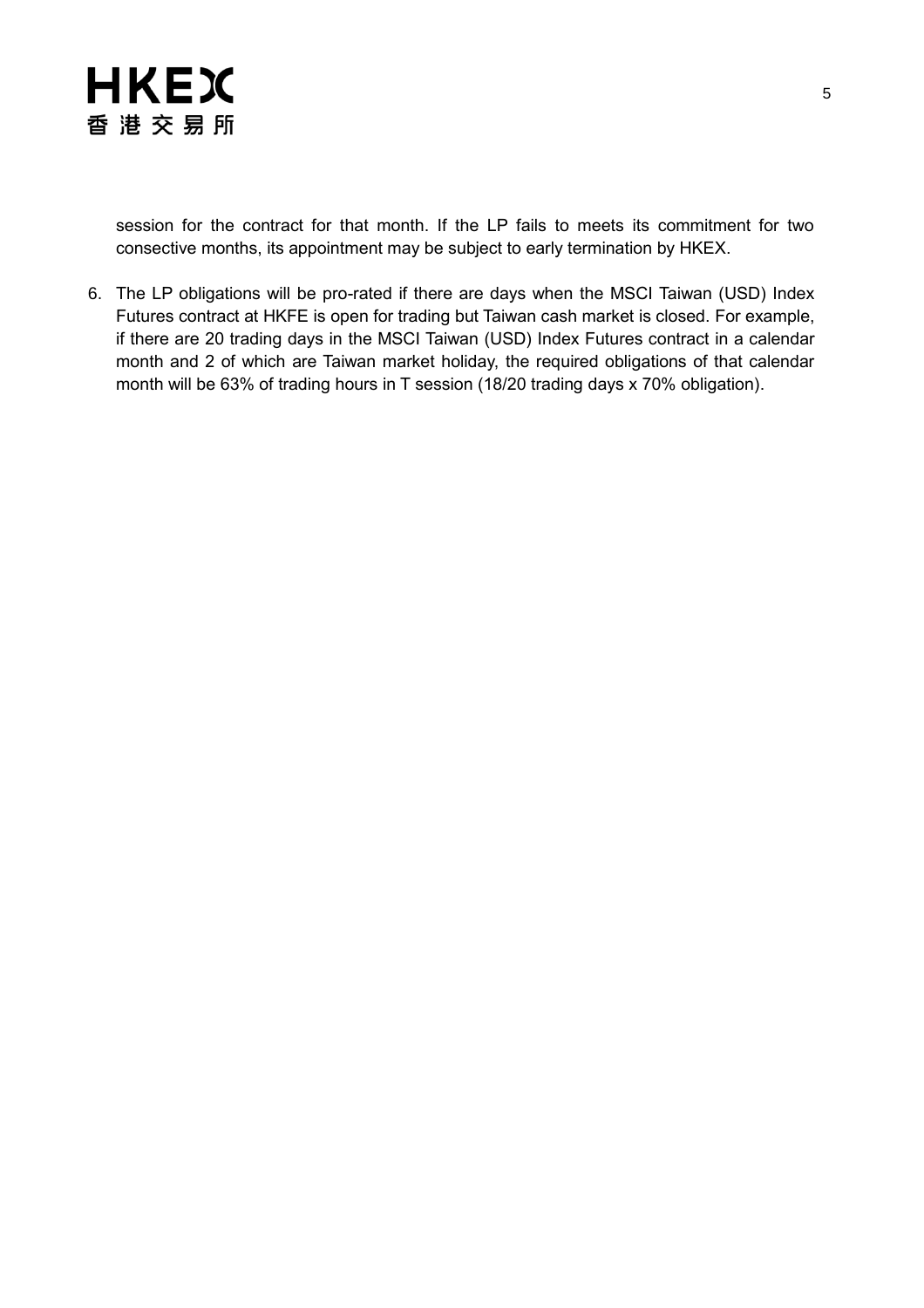### **Active Trader (AT) Program for MSCI Taiwan (USD) Index Futures and Options**

- 7. The AT program is designed to support liquidity development. Upon meeting the minimum monthly clearing volume of 500 contracts (excluding block trade volume) in the MSCI Taiwan (USD) Index Futures and Options during the specified period, an AT will be entiltled to bundled fee rebates up to a maximum amount of HKD 400,000 in each calendar month.
- 8. The amount of bundled fee rebate entitlement is the aggregated monthly clearing volume of MSCI Taiwan (USD) Index Futures and Options with reference to the executed time of the trades. A weighing factor will be applied to the trades executed in different time zones as table below:

| Execution Time (HK Time) | Weighing Factor per contract |
|--------------------------|------------------------------|
| $8:45$ am $-9:00$ am     | <b>HKD 15</b>                |
| <b>Others</b>            | HKD 5                        |

For example: If an AT has aggregated monthly clearing volume of MSCI Taiwan (USD) Index Futures and Options of 40,000 contracts, of which 10,000 contracts were exectured during 8:45 am – 9:00 am, the amount of bundled fee rebate entitlement will be HKD 300,000 (10,000 contracts x HKD15 + 30,000 contracts x HKD 5).

- 9. The bundled fee rebate will be calculated on a calendar month basis and may comprises any or all of the following items in order:
	- A waiver of up to HKD 5,200 per month of the monthly sub-licence fee for 2 OAPIs to HKATS (not applicable to LP) ;
	- HKD 6.50 (i.e. 65% of standard trading fee) rebate on Hang Seng Index ("HSI") Futures on a 1:1 volume basis according to the aggregrate volume of MSCI Taiwan (USD) Index Futures and Options;
	- HKD 2.50 (i.e. 71% of standard trading fee) rebate on Hang Seng China Enterprises Index ("HSCEI") Futures on a 1:1 volume basis according to the aggregrate volume of MSCI Taiwan (USD) Index Futures and Options;
	- Market data fees paid directly or indirectly to HKEX Information Services Limited for the relevant month; and
	- Hosting services fees directly or indirectly to the HKEX Hosting Services Limited for the relevant month.
- 10. If AT does not meet the monthly minimum clearing volume consistently for two consecutive months, the Exchange reserves the right to terminate the AT.
- 11. The AT program period is between 2 July 2021 to 30 June 2022, both dates inclusive.
- 12. For the avoidance of doubt, LPs/ ATs who are eligible to receive a reduction in trading fees for HSI Futures or HSCEI Futures pursuant to another incentive scheme (e.g. as market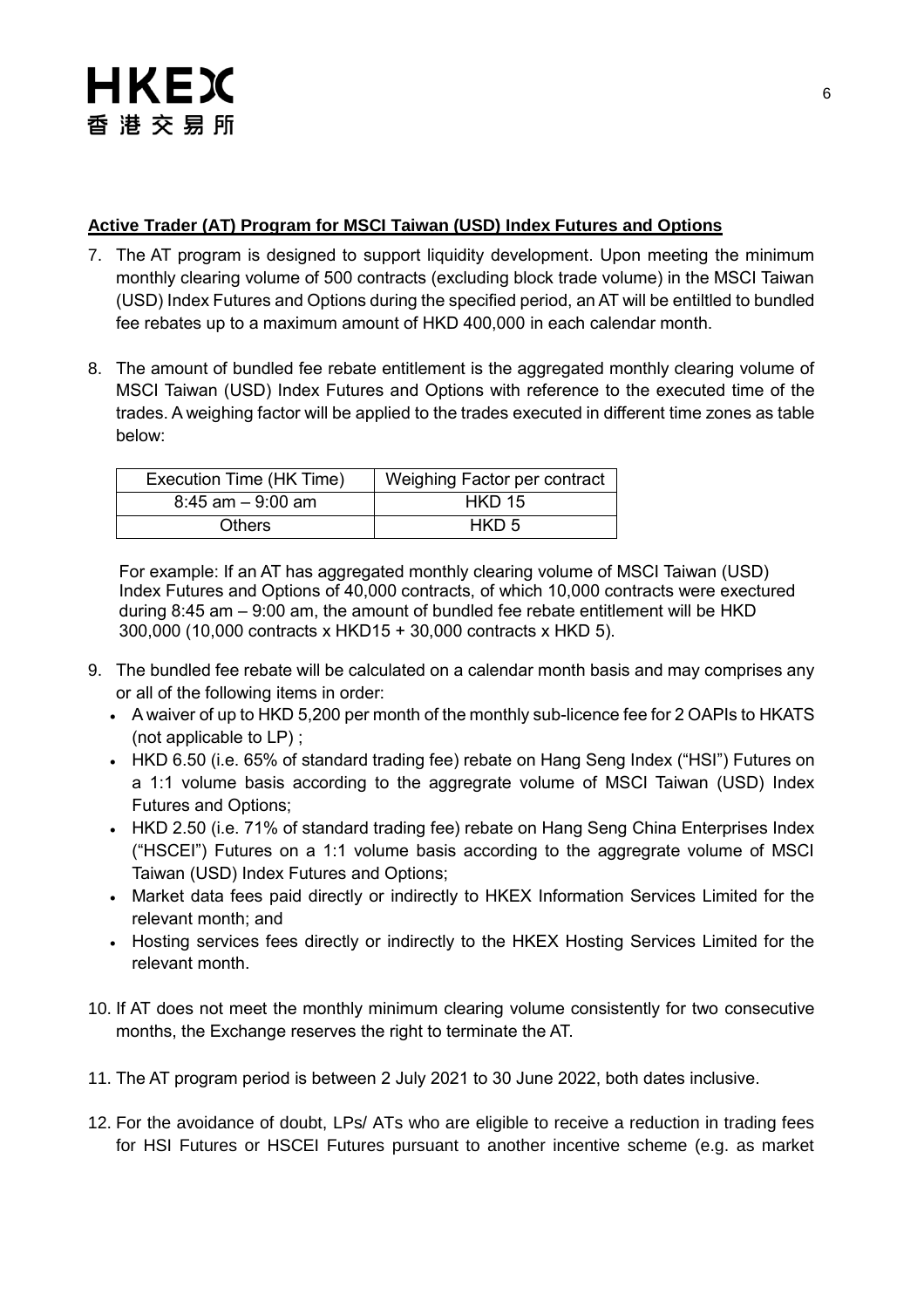

maker for standard/mini HSI Options / HSCEI Options, or as PTs in other Bundled Incentive programs) will not be able to include these already discounted HSI Futures and HSCEI Futures contracts in the 1:1 volume calculation under this incentive scheme for further fee rebates.